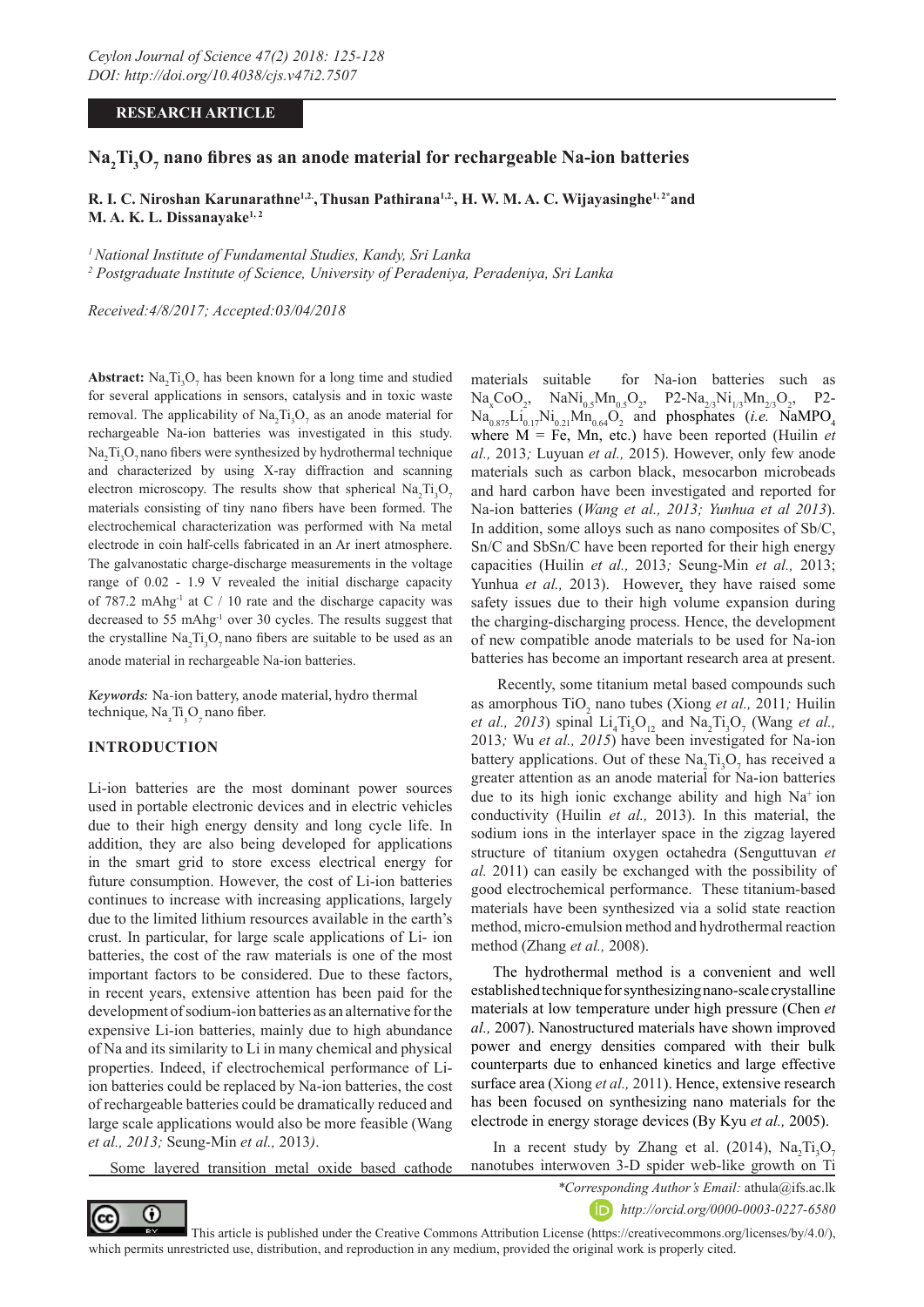flakes were directly synthesized by hydrothermal conditions and successfully tested as an anode material for Na-ion batteries without adding any binders. In and another study on evaluation of the Solid-electrolyte interphase (SEI) in  $\text{Na}_2 \text{Ti}_3 \text{O}_7$  synthesized through an ordinary ceramic root was reported (Miguel *et al.,* 2015). Both these studies suggested the poor capacity retention in the initial cycles is due to the formation of SEI on both inner and outer surface of the Na<sub>2</sub>Ti<sub>3</sub>O<sub>7</sub> nanotubes (Zhang *et al.*, 2014; Miguel *et al.*, 2015). However, the performance of  $\text{Na}_2\text{Ti}_3\text{O}_7$  prepared, in the form of nano fibers, by hydrothermal technique has not yet been reported elsewhere to the knowledge of the authors. Therefore in this present study,  $\text{Na}_2 \text{Ti}_3 \text{O}_7$ nano fibers were successfully synthesized through a low temperature hydrothermal technique by using low cost raw materials such as  $TiO<sub>2</sub>$  and NaOH and its electrochemical performance was investigated.

#### **METHODOLOGY**

#### **Preparation of Materials**

 $\text{Na}_2 \text{Ti}_3 \text{O}_7$  nano fibers were synthesized at low temperature  $(150 °C)$  by the hydrothermal synthesis technique. Initially, 2 g of anatase  $TiO<sub>2</sub>$  (99%, Sigma-Aldrich) was dispersed in 10 ml of aqueous NaOH solution (10 mol dm-3) in a teflon chamber. After being continuously stirred for 2 hours, the teflon chamber was sealed and kept in a stainless steel autoclave and heated at  $150^{\circ}$ C for 24 hours. The precipitate was collected and subsequently stirred in distilled water to form nano fibers dispersed in water. The mixture was centrifuged and then dried in an oven at  $120^{\circ}$ C for 24 hours.

## **Material Characterization**

The structure and morphology of the prepared  $\text{Na}_2\text{Ti}_3\text{O}_7$ fine powders were characterized by X-ray diffraction (XRD, Rigaku Ultima IV X- ray Diffractometer equipped

with a Cu anode and dual detectors) and scanning electron microscopy (SEM, ZEISS Scan Electron Microscope attached with Energy-dispersive X-ray spectroscopy)

#### **Cell Preparation for Electrochemical Characterization**

The electrochemical performance was carried out using coin cells assembled in an inert Ar atmosphere. The working electrode was fabricated by using the active material of  $\text{Na}_2 \text{Ti}_3 \text{O}_7$  nano fibers with Super P-carbon (Erachem Europe) and PVDF (polyvinylidene fluoride, Kynar HSV 900) binder in the weight ratio of 70:15:15 and thoroughly mixing in N-methyl-2-pyrrolidone (Sigma Aldrich, anhydrous 99.5%) by using 0.2 mm stainless steel balls in a ball mill (50 rpm, 1 hour) to create a uniform slurry. The slurry was then coated uniformly on a copper foil by using a stainless steel coating bar and subsequently dried at 120 °C for over 12 hours. Circular shaped electrodes of 15 mm diameter were punched from the resulting coatings. The cells were assembled inside the argon filled glove box  $([O_2] < 1$  ppm,  $[H_2O]$  <1 ppm), considering the active material electrode was the working electrode while Na metal was the both counter and reference electrode. The electrolyte used was  $1$  M NaPF<sub>6</sub> (98%, Sigma-Aldrich) in ethylene carbonate (EC) (Daejung)/ dietheylene carbonate (DEC) (Daejung)/ fluoroethylene carbonate (FEC) (Novolyte Technologies) in the volume ratio of 3:6:1. A blown microfiber (BMF) from Whatman was used as separator. The assembled coin cells were tested with a Landt automated battery tester under different current densities between cutoff voltages of 0.02 and 1.9 V versus Na.

#### **RESULTS AND DISCUSSION**

#### **Structural Identification of the Prepared Sample**

The SEM images of the as-prepared  $\text{Na}_2\text{Ti}_3\text{O}_7$  material synthesized by hydrothermal synthesis technique are



**Figure 1.** The SEM images of the  $\text{Na}_2\text{Ti}_3\text{O}_7$  nanofibers synthesized by hydrothermal synthesis technique.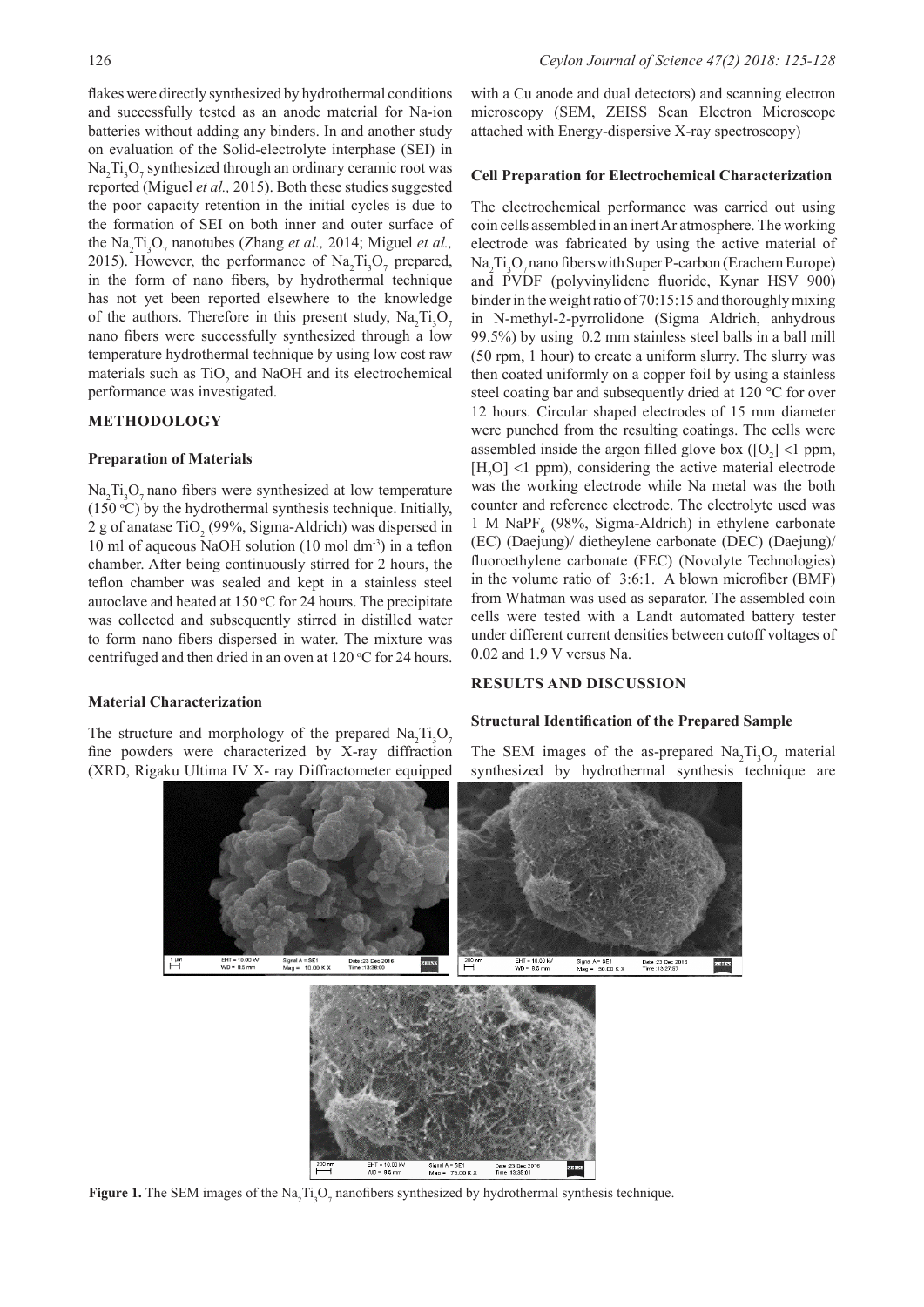

**Figure 2.** The XRD patterns of  $\text{Na}_2\text{Ti}_3\text{O}_7$  fibers synthesized by hydrothermal method.

presented in Figure 1. The SEM images indicate the existence of spherical shapes particles which contains thousands of nano fibers gathered and interweaved together to form porous microspheres with average diameter of 2 µm. A fiber shaped morphology with around 10-30 nm in diameter and around 200-500 nm in length can be observed. This porous microsphere structure could increase the specific surface area and electrolyte-material interface that might be supportive to enhance its electrochemical performance. In addition, the stability of the structure could be maintained during discharge-charge cycling process without any volume expansion.

The XRD pattern (Cu K $\alpha$ ) of the as-prepared  $\text{Na}_2\text{Ti}_3\text{O}_7$ nano fiber is shown in Figure 2 and corresponding peaks are compared with the standard peak patterns of  $\text{Na}_2\text{Ti}_3\text{O}_7$ crystalline material (PDF No. 00-059-0666). The main peaks of the prepared material are well matched with the standard XRD pattern of  $\text{Na}_2 \text{Ti}_3 \text{O}_7$  phase. Peak broadening might be due to the fine particle size of the material. The existence of the well-crystallized phase can be seen without any traces of impurity phases. The crystalline structure of  $\text{Na}_2 \text{Ti}_3 \text{O}_7$  is formed with zigzag layers of titaniumoxygen octahedra and with two sodium ions located in the interlayer space (*Wang et al., 2013*). Within the interlayer space more  $Na<sup>+</sup>$  ions can be occupied during the  $Na<sup>+</sup>$  ions intercalation process without interrupting its structural stability (*Kolen'ko et al., 2006*).

#### **Electrochemical Characterization**

Upon the initial discharge process, two voltage peaks at 1.105 and 0.488 V appeared in CV measurements as shown in the Figure 3 (c) which might be associated with side reactions of the electrolyte reduction and formation of Solid Electrolyte Interface (SEI) layer. However, the peaks disappeared in the subsequent charge-discharge process as can be seen in the Figure. The Electrochemical performance of  $\text{Na}_2 \text{Ti}_3 \text{O}_7$  fibers performed at C / 10 rate in the voltage range of 0.02-1.9 vs Na+/Na is shown in the Figure 3 (a). It is clearly see that  $\text{Na}_2 \text{Ti}_3 \text{O}_7$  fibers delivered 787 mAhg<sup>-1</sup> of initial discharge capacity which is more than twice of the expected theoretical capacity of  $311 \text{mAhg}^{-1}$ . This high initial discharge capacity may be due to the formation of the Solid Electrolyte Interface (SEI) layer in-between electrode and electrolyte. As it is clearly seen that the second discharge capacity value dropped down to  $120 \text{ m}$ Ahg<sup>-1</sup>, suggesting that during initial discharge process, a considerable amount of intercalated Na ions have contributed to the formation of SEI interface and it was difficult to extract them upon following charging cycles (Miguel *et al.,* 2015). The cyclic performance is shown in Figure 3 (c). It can be observed that the charge-discharge capacity was maintained at around 50 mAhg-1 during the first 30 cycles. However, it is interesting to note that the Columbic efficiency was achieved more than 95% after the first few cycles.

## **CONCLUSION**

The  $\text{Na}_2 \text{Ti}_3 \text{O}_7$  nanofibers were synthesized by low temperature hydrothermal technique at  $150$  °C and its electrochemical characterization was studied in order to determine its applicability as an anode material for Naion batteries. The XRD study revealed the existence of the crystalline phase formed without any residual phases. These porous aggregated globular particles contain a large number of tiny nano fibers interweaved which increases the effective specific surface area of the  $\text{Na}_2\text{Ti}_3\text{O}_7$  nano fiber particles. The electrochemical studies revealed that Na<sup>+</sup> ions can be reversibly intercalated into  $\text{Na}_2 \text{Ti}_3 \text{O}_7$  nanofibers with high initial discharge capacity. However, discharge capacity dropped abruptly after initial discharge state wich could be due to the formation of SEI layer. However, the discharge capacity was maintained at 55 mAhg<sup>-1</sup> over the first 30 cycles. This study has revealed the ability to use  $\text{Na}_2 \text{Ti}_3 \text{O}_7$  nanofibers as an anode material for Na-ion rechargeable batteries. However, further improvements are needed to enhance the gravimetric capacity of these materials without interrupting its structural stability.